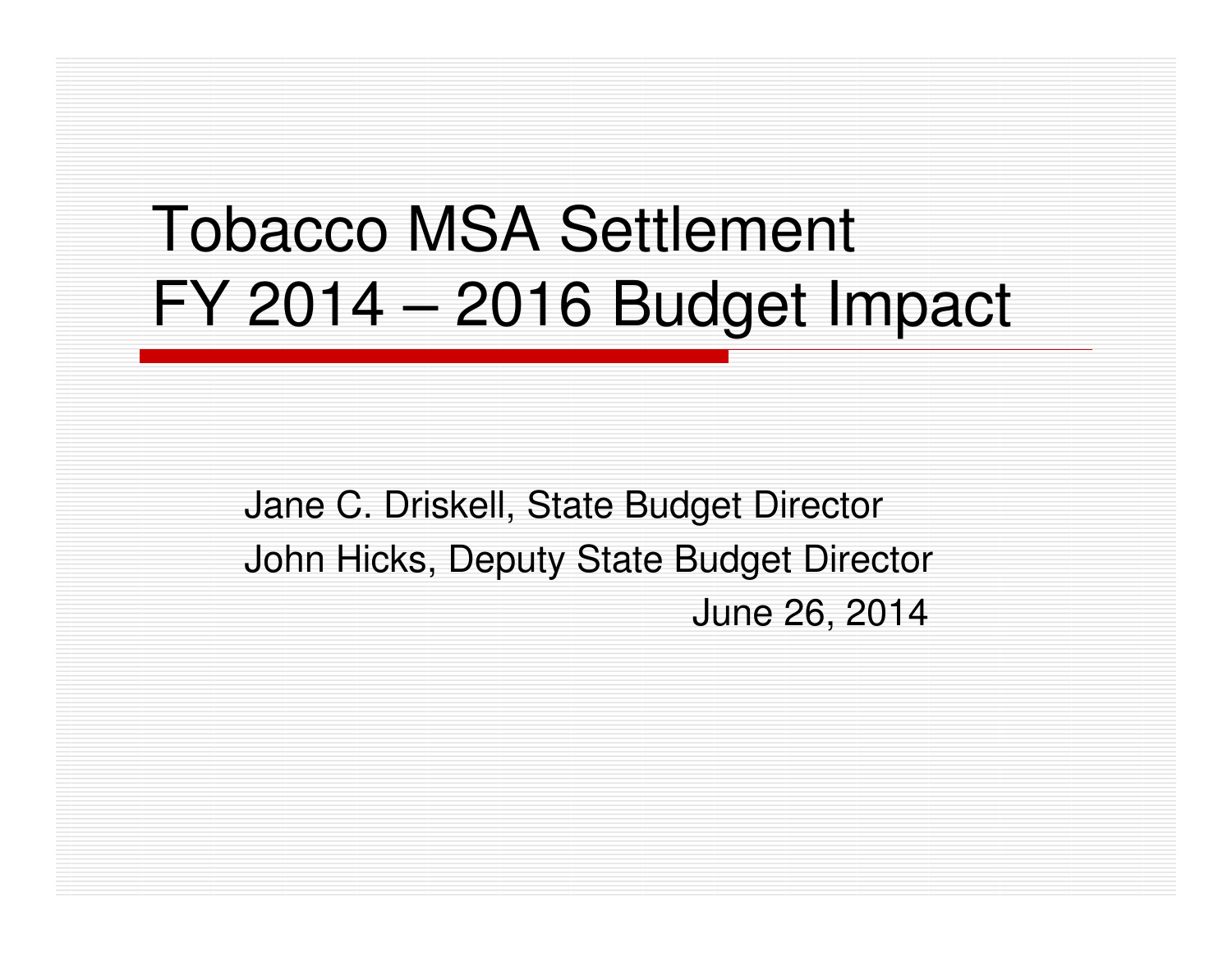## Recent Tobacco Settlement Actions

- П Prevents \$42.5 million in Budget Cuts to Tobacco Programs in FY 14
- Ensures that the Enacted Appropriations for FY 15 & 16 will be fully funded (Agriculture the biggest beneficiary)
- **Provides an Estimated \$57.9 million in Additional Tobacco**<br>Funds over the 3 Fiscal Years Funds over the 3 Fiscal Years
- **D** Provides an Estimated \$42.0 million in Additional Tobacco  $\overline{F}$ Funds over 2 Fiscal Years (FY 14 and 15)
- $\Box$  Removes the biggest element of uncertainty to Tobacco Fund receipts over the next 10 years
- $\Box$  Saves the costly annual expense of litigation/arbitration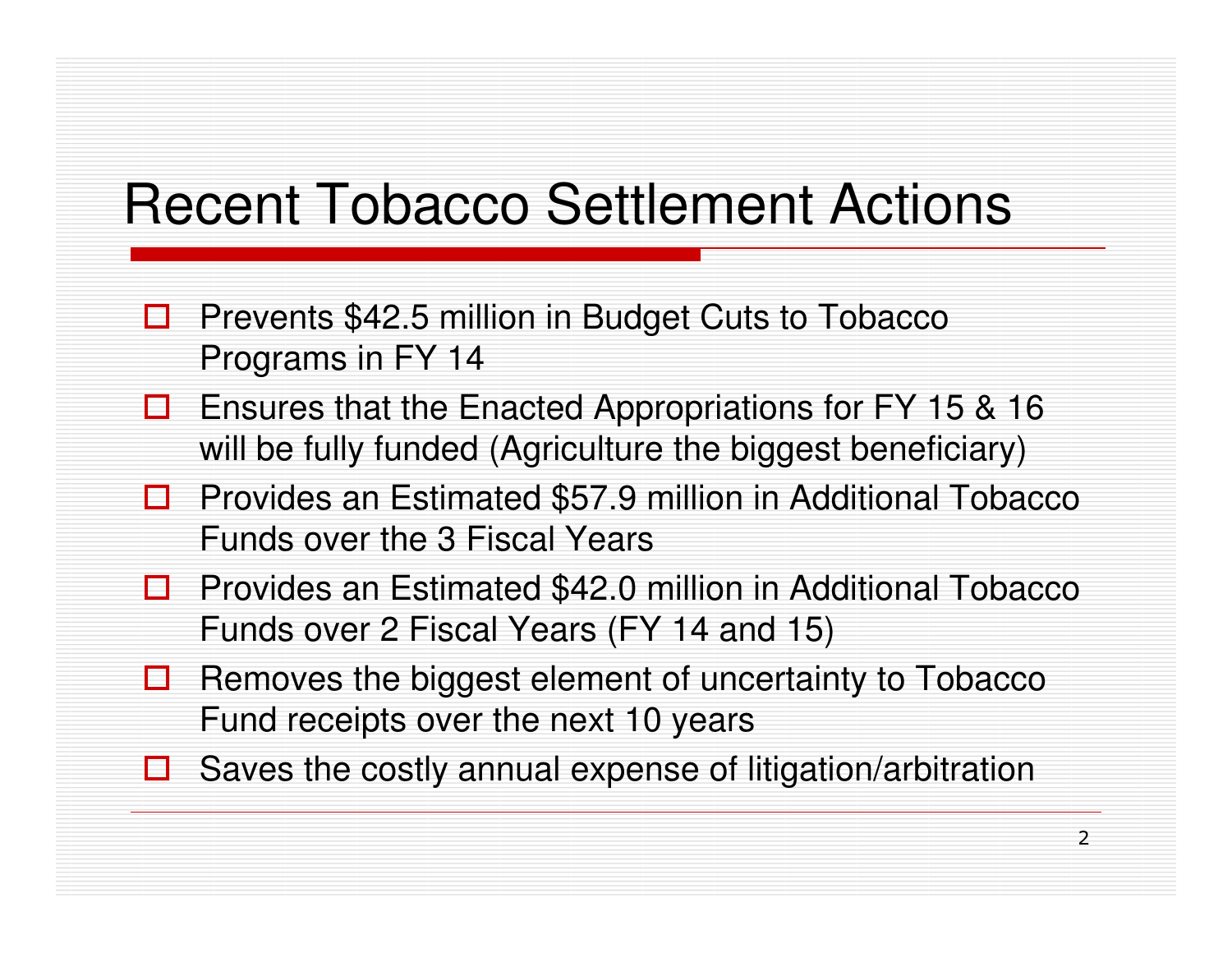### Prevents Budget Cuts to Tobacco Programs in FY 14

□ Enacted Appropriations  $$90,800,000$ 

П CFG Revised Estimate (Dec 2013) \$45,400,000

- П. Budget Reduction Plan to Cut \$45.4 million enacted in HB 235 to be prepared if the CFG Revised Estimate came true
	- -Agricultural Development Fund (\$23,124,200)
	- Early Childhood Development Fund (\$ 6,261,300)
	- -Health Care Improvement Fund (\$15,985,800)
- 

3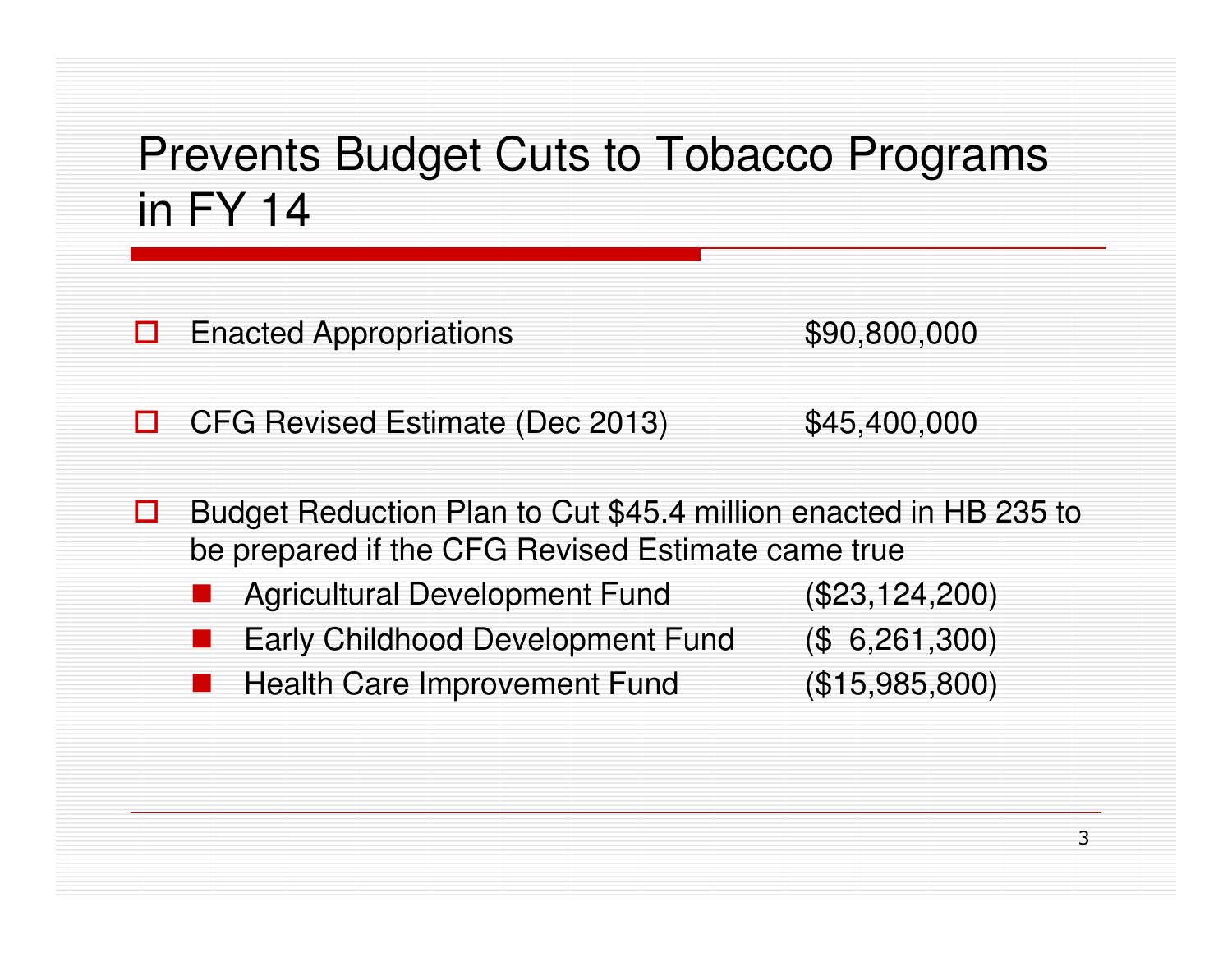### FY 2014 Budget Reduction Plan-Agricultural Development – Cuts that Won't Take Place

#### **Planned Budget Cuts in Reduction Plan:**

#### **Agricultural Development**

County Accounts (\$8,083,600)Gov's Office for Agricultural Policy Grants\* (12,046,700)Conservation/Cost Share Program (2,938,600)

#### **Agricultural Development Total (\$23,124,200)**

\*Includes Shifting \$5.7 million in GOAP Grant Funds Just to Pay Debt Service and \$6 million to County Accounts

Without the Settlement: County Accounts would only have \$6,000,000 and the statewide Agricultural Development grant program would be bare-bones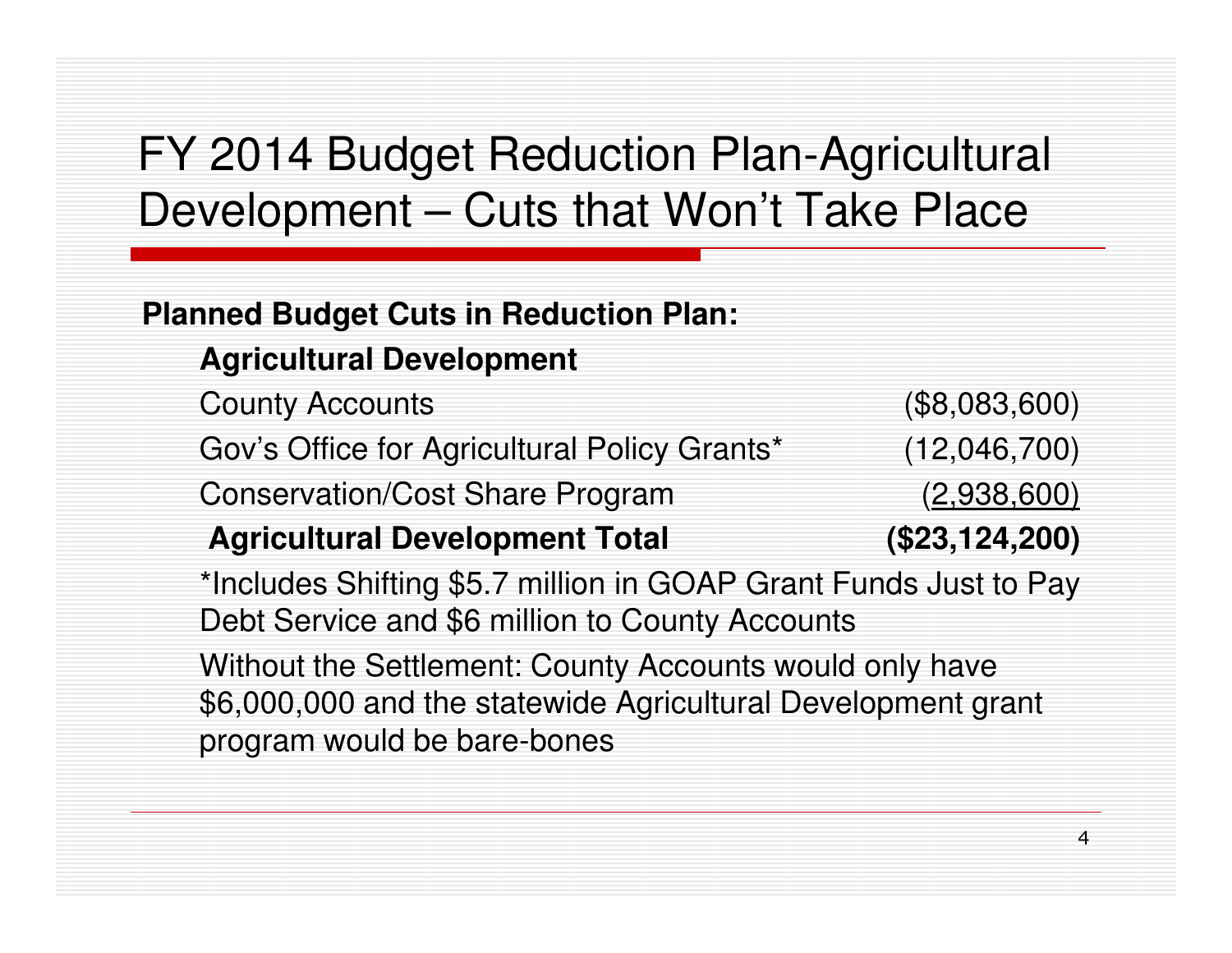### FY 2014 Budget Reduction Plan-Early Childhood Development – Cuts that Won't Take Place

#### **Budget Reduction Plan:**

#### **Early Childhood Development**

| <b>Early Childhood Development Total</b>             | (\$6,261,300) |
|------------------------------------------------------|---------------|
| 5 Other Programs                                     | (223, 700)    |
| <b>DCBS</b>                                          | (100,000)     |
| <b>Mental Health</b>                                 | (108, 500)    |
| Scholarships                                         | (301,000)     |
| <b>Healthy Start</b>                                 | (353, 300)    |
| <b>Local Early Childhood Advisory Council Grants</b> | (2, 101, 800) |
| <b>HANDS</b>                                         | (\$3,073,000) |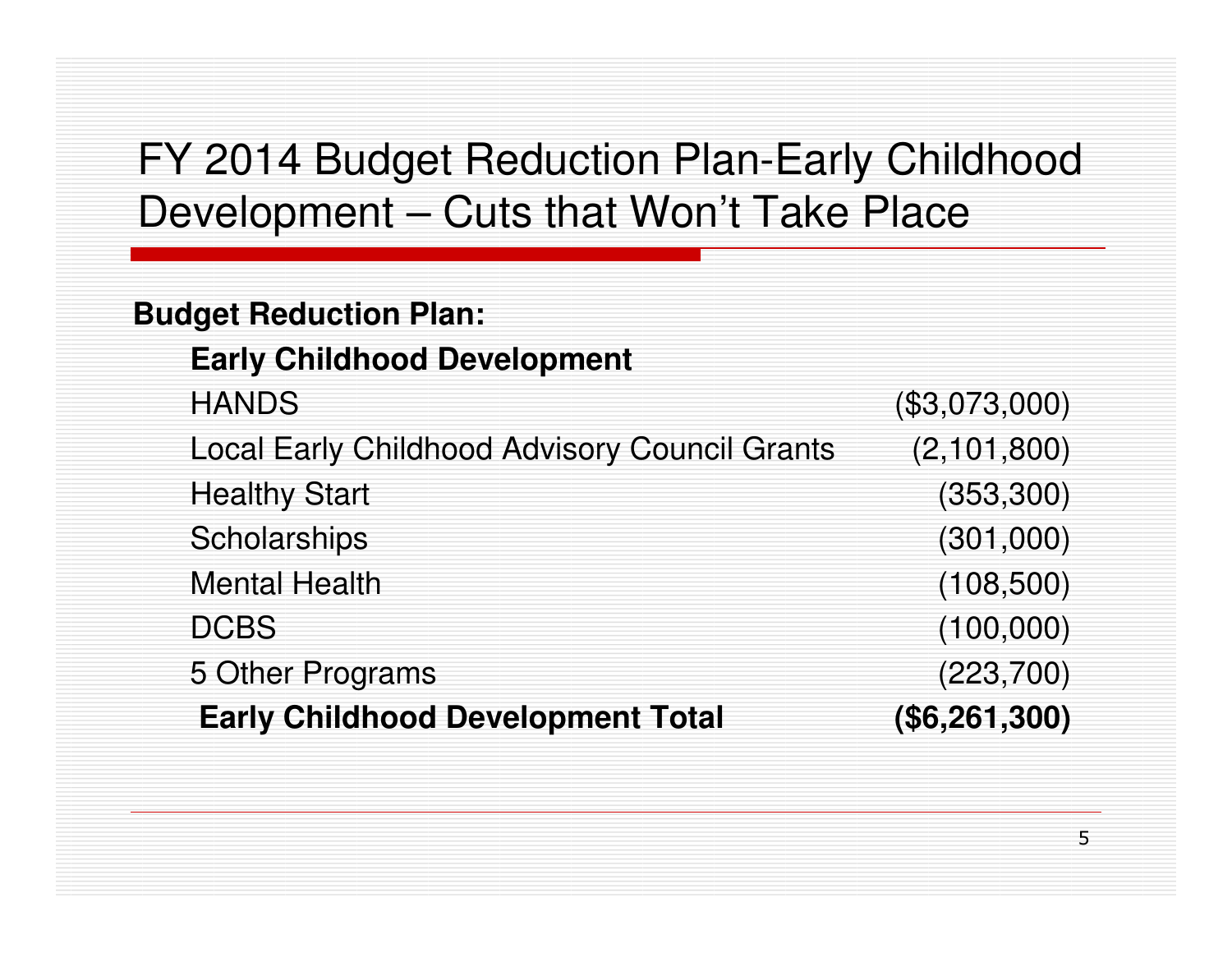### FY 2014 Budget Reduction Plan-Heath Care Improvement – Cuts that Won't Take Place

#### **Budget Reduction Plan:**

#### **Health Care Improvement**

| Kentucky Access <sup>*</sup>                                   | (\$14,657,300) |  |  |
|----------------------------------------------------------------|----------------|--|--|
| <b>Smoking Cessation Programs</b>                              | (839, 400)     |  |  |
| Lung Cancer Research Trust Fund                                | (442,000)      |  |  |
| Ky Agency for Substance Abuse Policy Grants                    | (47, 100)      |  |  |
| <b>Health Care Improvement Total</b>                           | (\$15,985,800) |  |  |
| * Kentucky Access – the Budget Reduction Plan zeroed out this  |                |  |  |
| fund and put the burden for the remaining claims payments of   |                |  |  |
| about \$4 million on the General Fund. The enacted budget also |                |  |  |
| transfers \$3,100,000 in Tobacco Funds from the Kentucky       |                |  |  |
| Access Fund to the General Fund in FY 14.                      |                |  |  |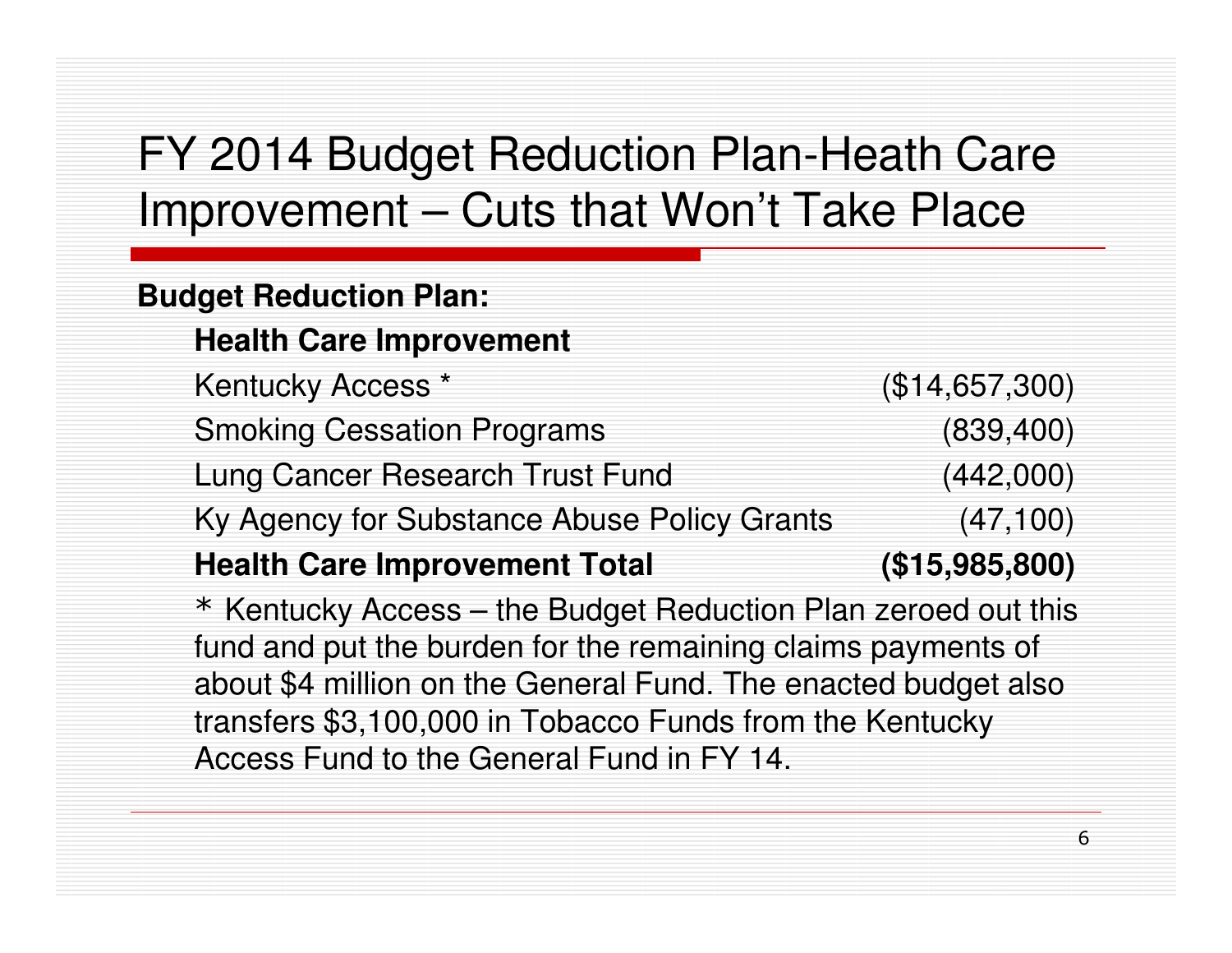### Tobacco Fund Revenue Estimates in the 2014-16 Enacted Budget

| <b>Fiscal Year</b>                  | <b>FY14</b>           | <b>FY15</b><br>$(millions$ \$) | <b>FY16</b> |
|-------------------------------------|-----------------------|--------------------------------|-------------|
| Enacted                             | 90.8<br>$\mathcal{S}$ | \$99.7                         | \$72.4      |
| <b>Estimate with Settlement</b>     | \$159.4               | \$73.1                         | \$88.3      |
| <b>Difference</b>                   | 68.6<br>${\cal S}$    | (\$26.6)                       | \$15.9      |
| Two-Year Difference: FY 14 & 15     |                       |                                | \$42.0      |
| Three-Year Difference: FY14,15 & 16 |                       |                                | \$57.9      |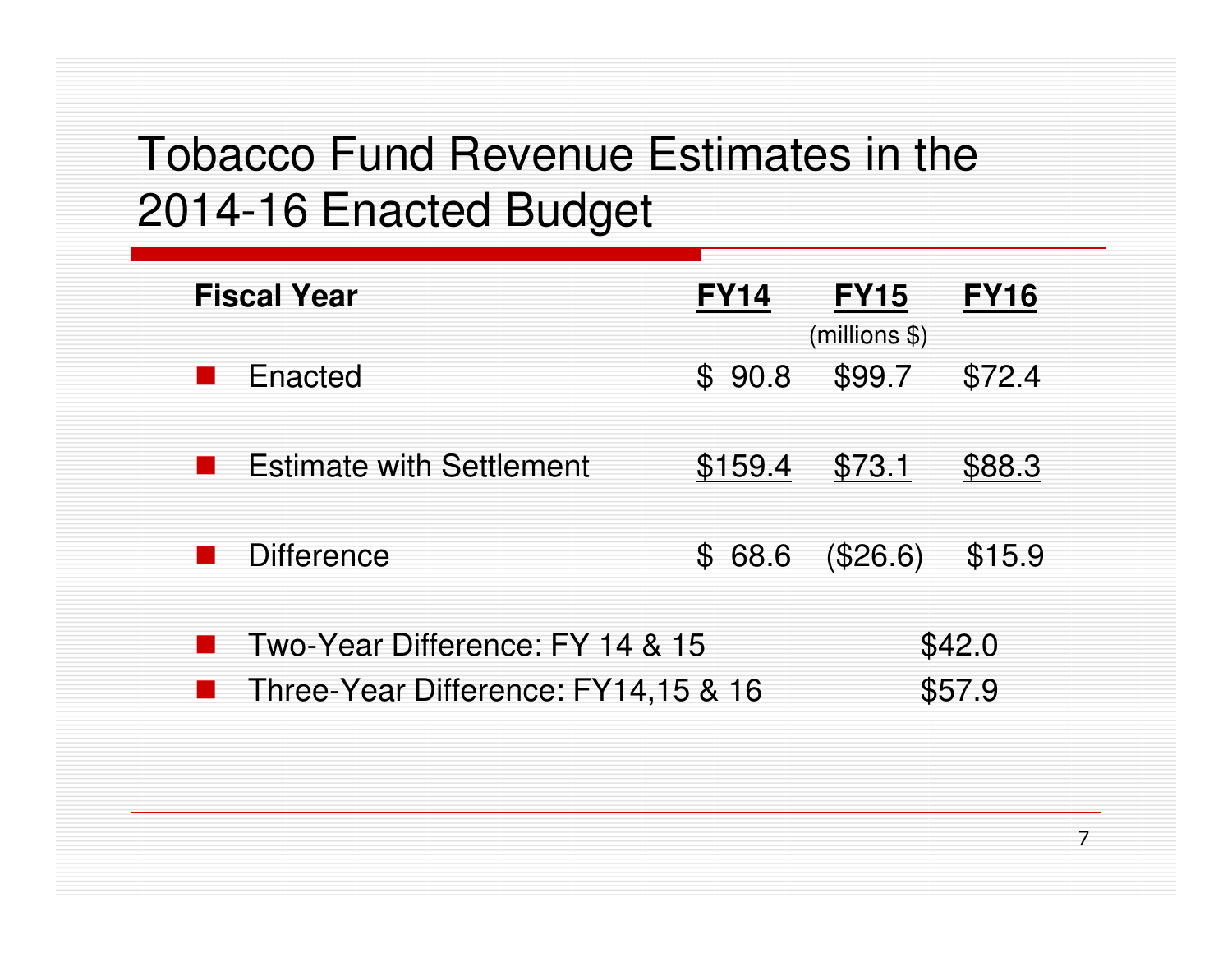### Ensures that the Enacted Appropriations for FY 15 & 16 will be fully funded

- П Extra Funds received in FY 14 will be used to offset the estimated shortfall in FY 15 Tobacco Receipts
- $\Box$ FY 14 Receipts in Excess of Appropriations = \$68.6 million
- $\Box$ Expected FY 15 Shortfall =  $$26.6$  million
- ⊔ The remaining \$42.0 million from the FY 14 receipts will be reserved until the General Assembly takes future actions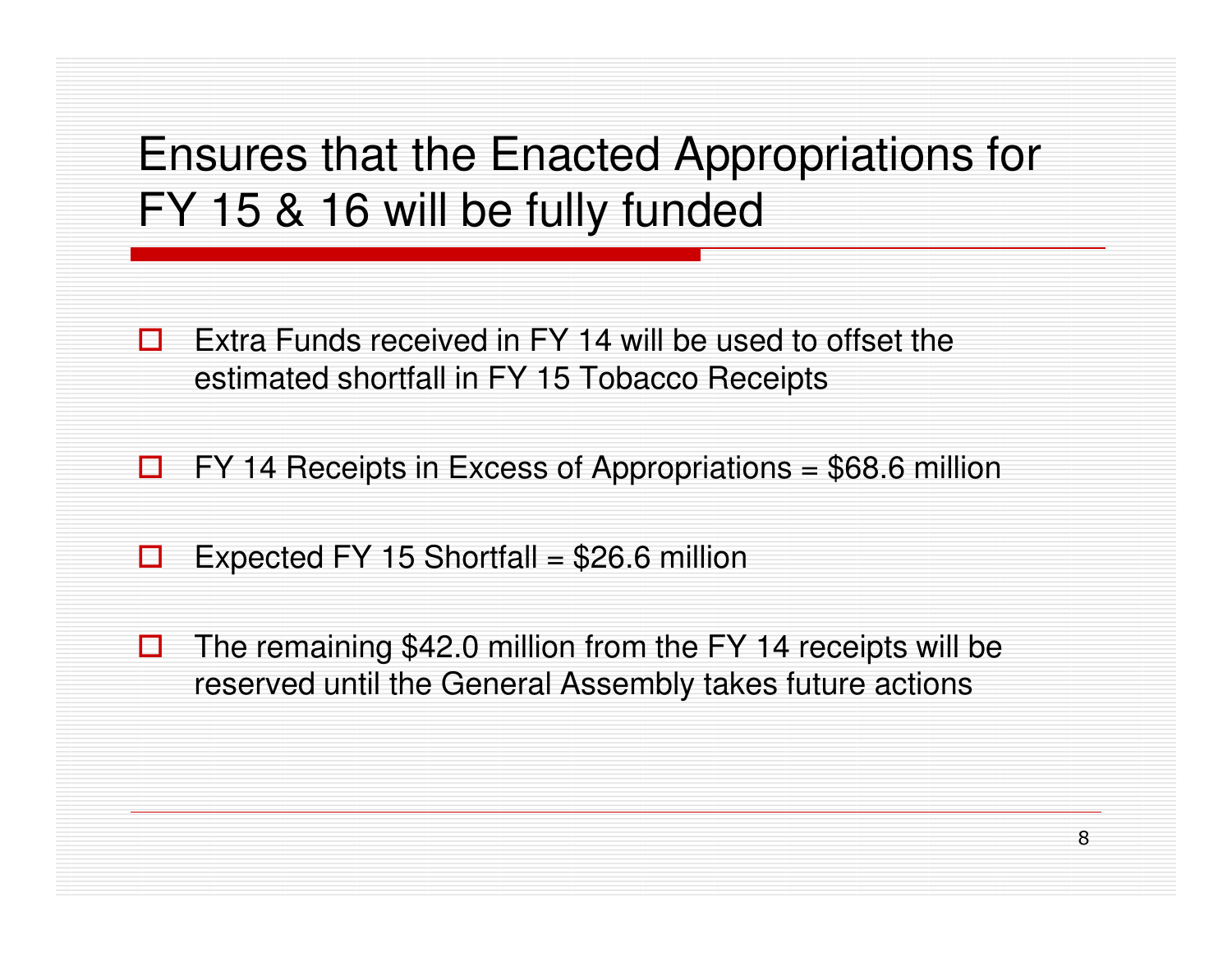### Tobacco Settlement Appropriations for FY 15 and FY 16

|                                             | FY 2015 | <b>FY 2016</b> |
|---------------------------------------------|---------|----------------|
|                                             |         | (millions \$)  |
| <b>Official Revenue Estimate</b>            | \$99.70 | \$72.40        |
| less State Enforcement (Revenue Dept)       | 0.25    | 0.25           |
| less Debt Service                           | 28.39   | 28.48          |
|                                             | \$71.06 | \$43.67        |
|                                             |         |                |
| <b>Agricultural Development</b>             | \$37.70 | \$12.82        |
| <b>County Accounts</b>                      | 19.35   | 9.85           |
| Gov's Office for Agricultural Policy Grants | 11.75   | 2.37           |
| <b>Conservation/Cost Share Program</b>      | 6.00    | 0.00           |
| <b>Farms to Food Banks</b>                  | 0.60    | 0.60           |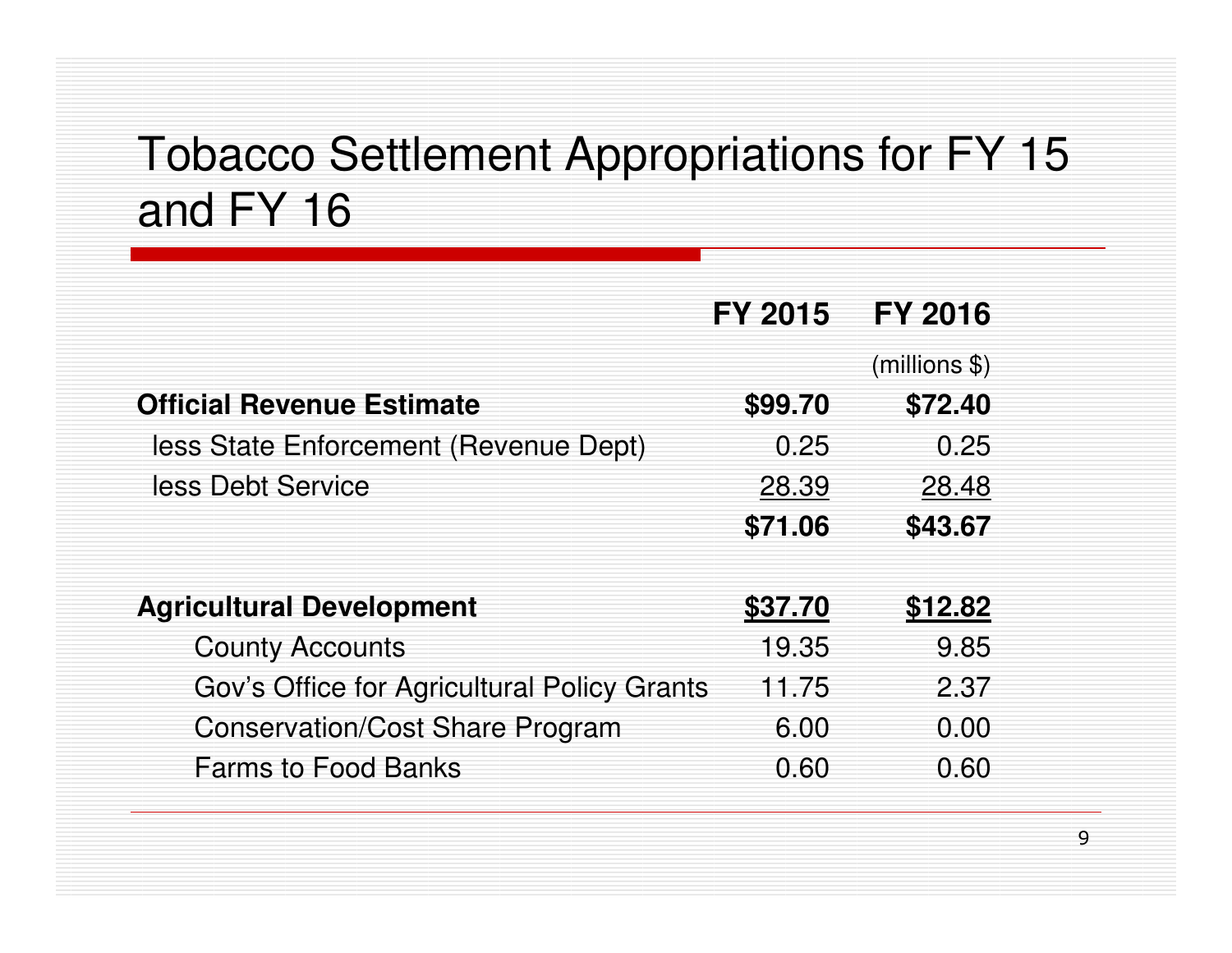### Tobacco Settlement Appropriations for FY 15 and FY 16

|                                      | <b>FY 2015</b> | <b>FY 2016</b> |
|--------------------------------------|----------------|----------------|
|                                      |                | (millions \$)  |
| <b>Early Childhood Development</b>   | \$24.20        | \$24.20        |
| <b>HANDS</b>                         | \$9.0          | \$9.0          |
| <b>Child Care Assistance</b>         | 8.54           | 8.54           |
| <b>Grants to Local Councils</b>      | 1.91           | 1.91           |
| Scholarships                         | 1.10           | 1.10           |
| <b>Others</b>                        | 3.65           | 3.65           |
| <b>Health Care Improvement</b>       | \$9.16         | \$6.65         |
| Lung Cancer Research                 | \$4.97         | \$3.61         |
| <b>Smoking Cessation</b>             | 2.49           | 1.80           |
| Ky Agency for Substance Abuse Policy | 1.70           | 1.24           |